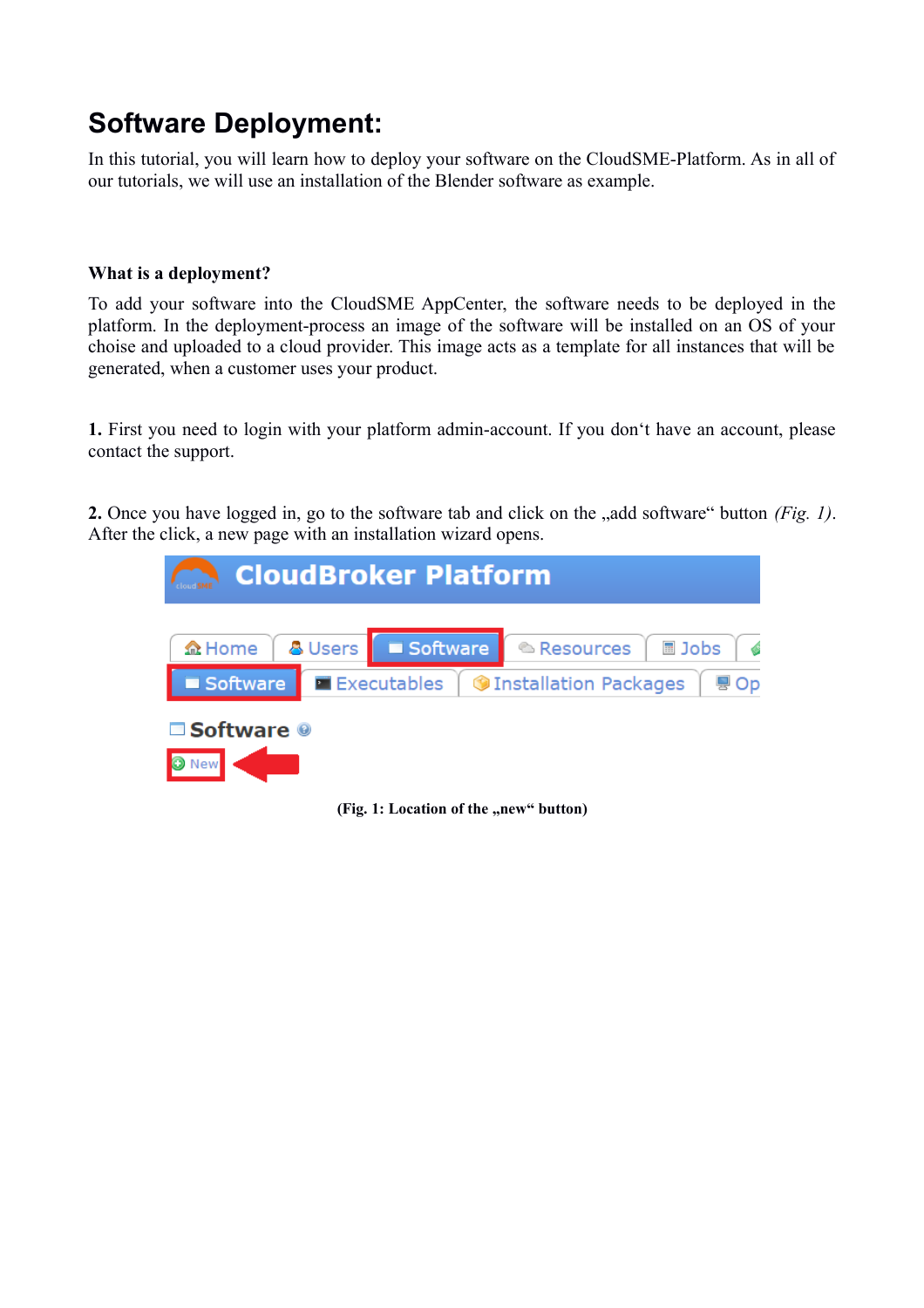### **3. The "Create software"-tab**

You need to fill in some basic information about your software in this step:

- **Product:** This field contains the name of your software.
- **Version:** This field contains the version of your software.

**- Visibility:** This dropdown-menu is to set the visibility of your software. There are three options you can choose of.

- **1. Private** (Software is only available for the admins of your organization)
- **2. Protected** (Software is only visible for the members of your organization)
- **3. Public** (The Software is visible for all)

After filling out all necessary fields like in our example below *(Fig. 2)*, proceed to the next step by clicking the "save" button.

| $\Box$ Software $\Theta$                                                                |                      |                    |                      |
|-----------------------------------------------------------------------------------------|----------------------|--------------------|----------------------|
| 1. Create software                                                                      | 2. Create executable | 3. Deploy software | 4. Activate software |
| Entries marked with * are required.                                                     |                      |                    |                      |
| <b>• Entry Options</b>                                                                  | 뿋 Expert Options     |                    |                      |
| Product <sup>*</sup><br><b>Test Blender</b>                                             | $\Theta$             |                    |                      |
| Version <sup>*</sup><br>test                                                            | $\Theta$             |                    |                      |
| Visibility<br>private (visible only for admins of my organization) $\blacktriangledown$ |                      |                    |                      |
| Save software and proceed to executable creation                                        |                      |                    |                      |
| $\equiv$ Index                                                                          |                      |                    |                      |

Version 2.3.16.0 | © Copyright 2009-2017, CloudBroker GmbH. All rights reserved. | Contact | R Platform statu

**(Fig. 2: Fill out example for Blender installation)**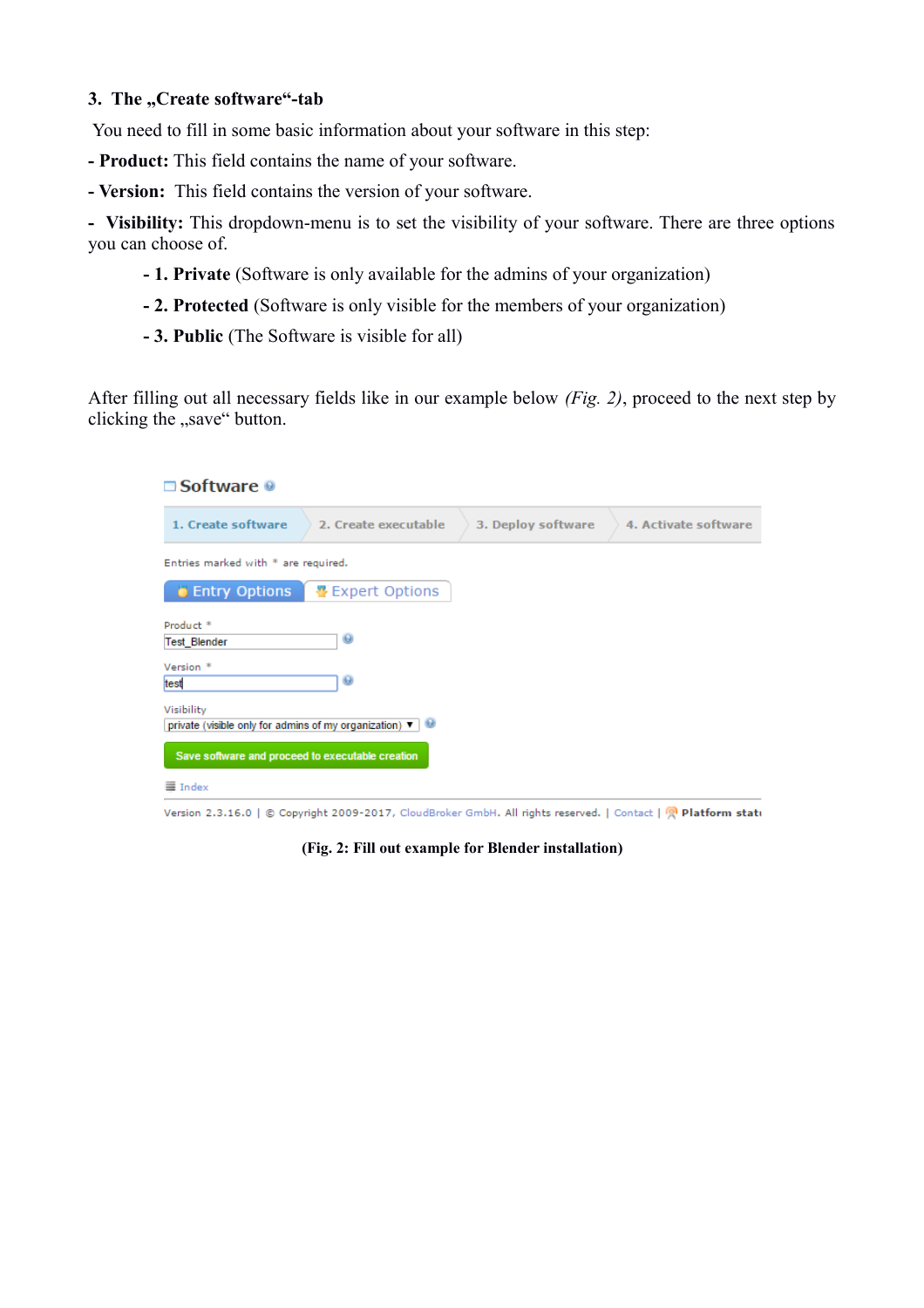#### **4. The "Executables"-tab**

The next two steps require some testing on a VM (Virtual Machine), where your software is allready installed. The software-wizard will ask you for a binary and at a later task for the installation directory.

#### **Finding the Binary:**

The binary is the file on an OS that starts your actual software. **To start our Blender software on** the VM, we just type "blender" into the console. So that is the binary we are looking for.

#### **Finding the installation directory:**

If you are also using a Linux-based VM for your software, you can try the following command to find all related folders and files of your software. Its helpful to pipe  $(\ge)$  the output of the following command into a external file to save it for a later use. Therefore navigate to your **desktop** in your shell and create a new file.

Cd /home/\$username/Desktop Sudo touch NAME OF YOUR OUTPUT FILE Sudo find / -name THE\_NAME\_OF\_YOUR\_SOFTWARE >> NAME\_OF\_YOUR\_OUTPUT\_FILE

From the root directory, the command searches for all folders that share the name of their software. If you found the "binary" on your test system, enter its name in the corresponding field and click the "save executable and deploy software" button. As in step 3, we will provide you with all input parameters for installing the Blender software. These can be found in a later picture (Fig. 4)

**5.** Now its time to generate an image of your software to deploy it in the cloud. Therefore the CloudSME-Platform provides the use of an installationscript. Installationscripts should be written in bash. Proceed by selecting the "I have an installationscript..." checkbox and click on the "Proceed" to installation package creation" button.